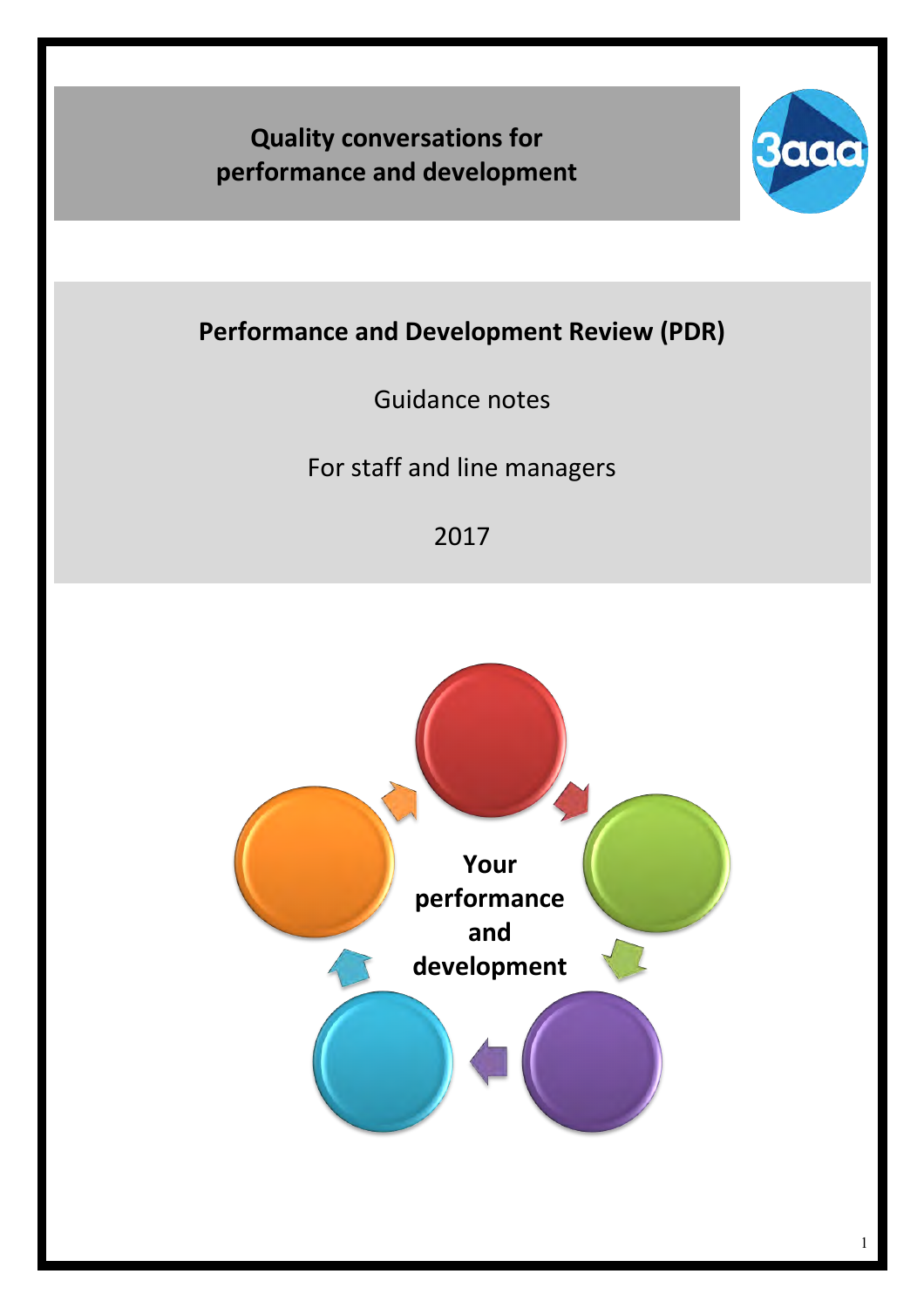# **What is a PDR?**

During the year conversations will regularly happen between staff members and line managers about how they are getting on in their role.

Performance and development reviews(PDRs), are structured conversations between individuals and their line manager's.

The purpose is for a staff member and line manager to have a **quality conversation** about the staff member's performance and what development needs they may have in either their current job or jobs they wish to move into.

Throughout the year there are **two conversations**, each having a focus:

1. **Between October and the end of November**, every member of staff (other than those people still in probation at the end of November) will have a PDR meeting and complete the form in conjunction with their manager. Conversations are based on performance and immediate development needs. It includes five key areas, which are detailed on the **PDR form.**



**2. Between April and the end of May**, follow-up conversations based on reviewing objectives and the employee's development needs.

Where possible guidance has been included on the forms and further explanation is provided within this document.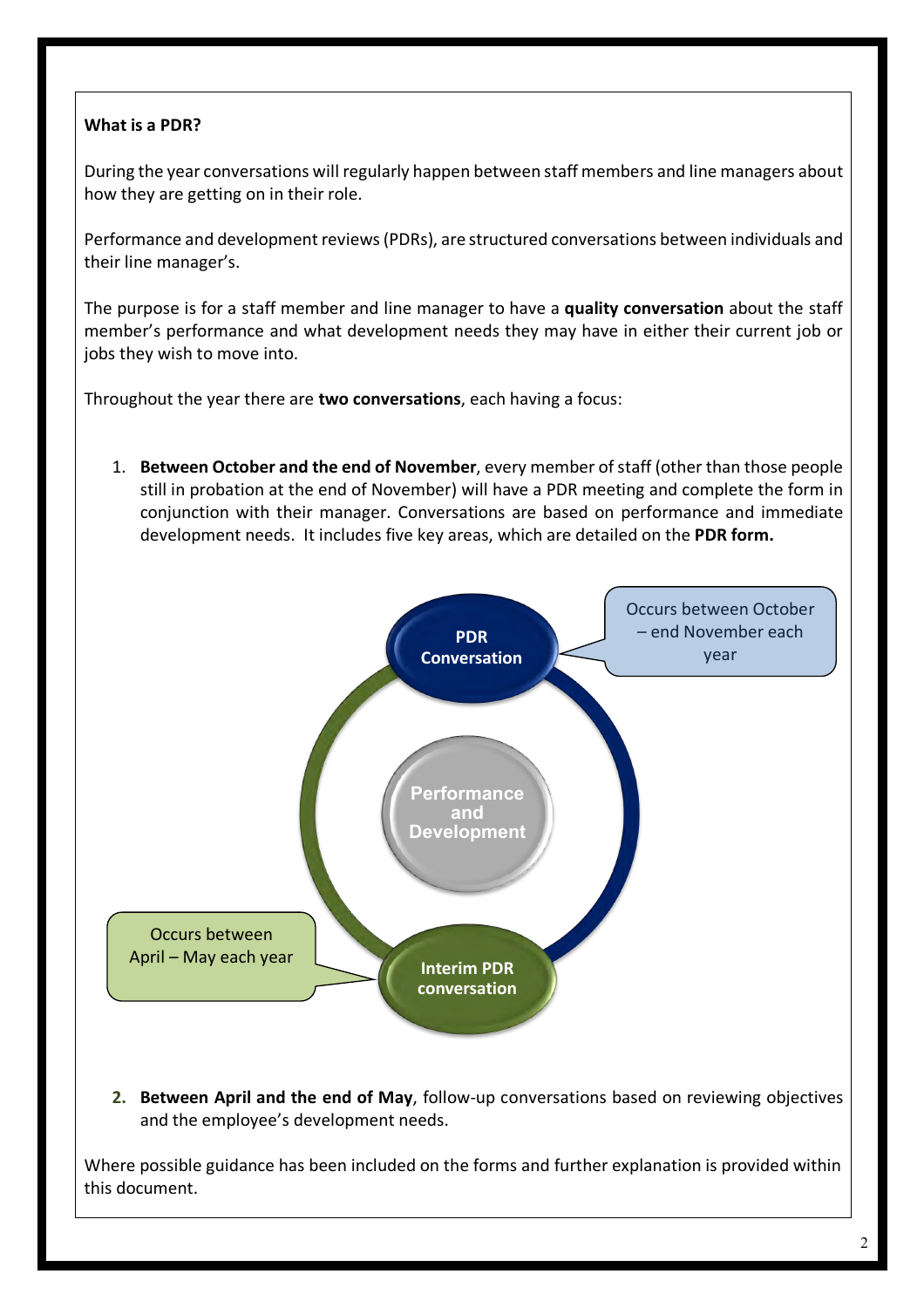#### **Performance and Development Review (PDR)**

#### **Preparation before the meeting**

ü



The performance review (PDR) is a two-way process, staff members and managers need to jointly be ready to talk as well as to listen.

For staff members, this first section is to set out in their own words a summary of the year. This should be completed before the review and shared with the line manager a few days before their meeting.

Managers will need to spend time on reflecting on the same key questions so that they can have a meaningful conversation with staff members.

Some further key tips that may help make sure individuals have prepared for the performance review include:

| <b>Member of staff (Appraisee)</b>                                                           | Line manager (Appraiser)                                                                   |  |  |  |
|----------------------------------------------------------------------------------------------|--------------------------------------------------------------------------------------------|--|--|--|
| $\checkmark$ Complete step one of the document and<br>send to line manager.                  | Review the Company strategy and ensure<br>$\checkmark$<br>the department goals reflect it. |  |  |  |
| $\checkmark$ Review<br>the<br>and<br>key<br>duties<br>responsibilities of your role.         | $\checkmark$ Review the 3aaa 10 framework,<br>assessing the individual and preparing       |  |  |  |
| $\checkmark$ Review the objectives set at the last                                           | feedback.                                                                                  |  |  |  |
| review.                                                                                      | $\checkmark$ Prepare a preliminary assessment of the                                       |  |  |  |
| $\checkmark$ Think about the job and identify the<br>most important goals you feel should be | staff member's performance over the<br>year.                                               |  |  |  |
| set for the future.                                                                          | $\checkmark$ Reflect on the person's successes.                                            |  |  |  |
| successful<br>$\checkmark$ Think<br>about<br>what<br>performance looks like.                 | $\checkmark$ Reflect where you feel the person needs<br>to develop.                        |  |  |  |
| $\checkmark$ Reflect on successes and areas for<br>development.                              | $\checkmark$ Consider what you could do differently to<br>help.                            |  |  |  |

**Key tip** - staff members should jot down key points from discussions with their line managers as they go along, using their notes to update their form.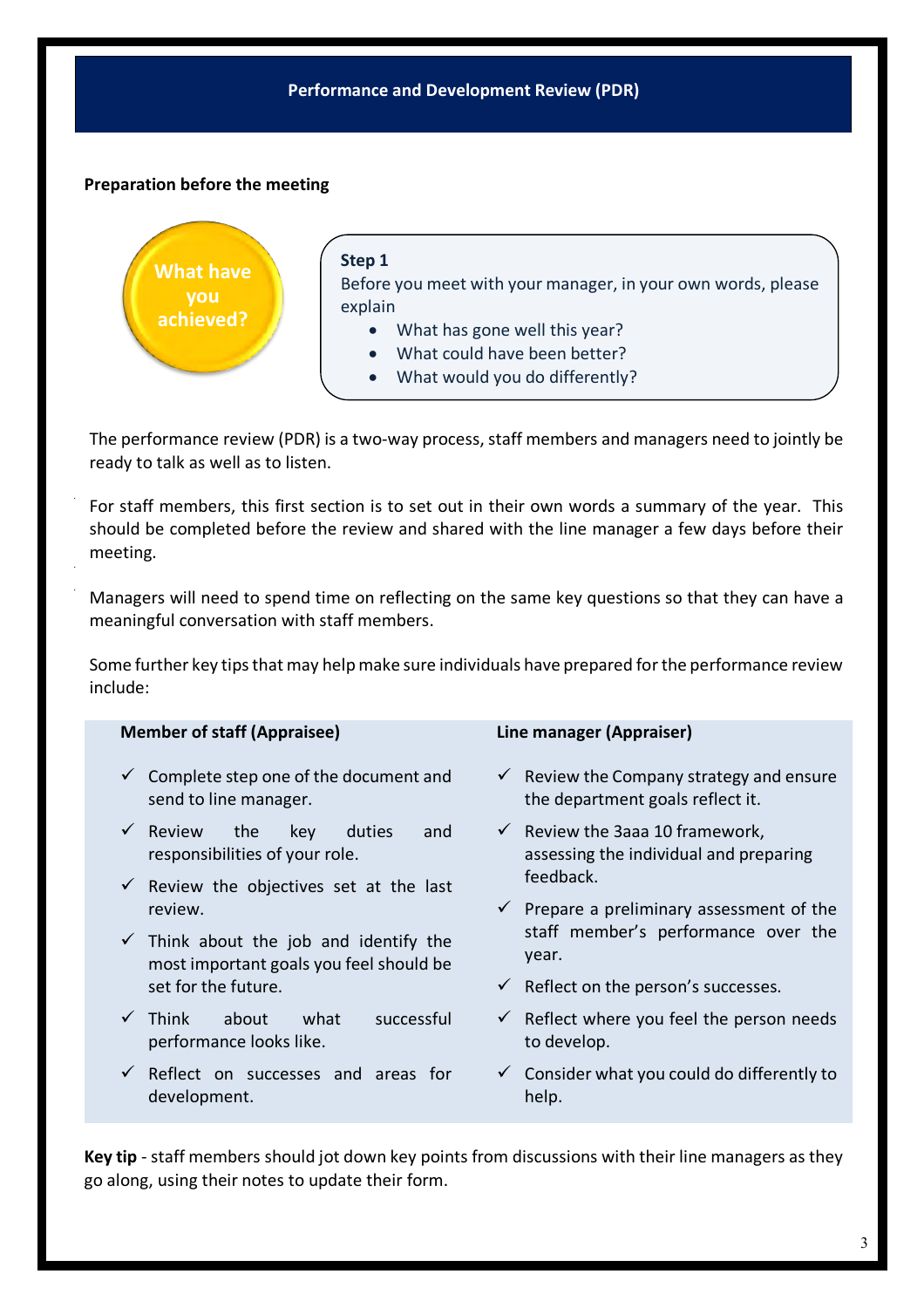

**The Company Expectations and '3aaa 10'** are a set of behaviours and competencies that describe what the Company expects. Discuss with your manager the behaviours that you consider to be a strength and those you could further improve.



This section asks you to consider the way in which staff members have conducted themselves. It asks you to discuss not just what you/they have done but **how** you/they have achieved it.

The Company Expectations and 3aaa 10 are frameworks which describe how everyone is expected to behave. The aim is to help staff understand the behaviours that are expected of them, and which are important to the Company.

What are the behaviours?

# **What we expect from you**

#### **As an employee at 3aa you will:**

- Be committed to providing excellent learning to our customers.
- **Treat others with dignity, respect, honesty, integrity and fairness**
- **Adopt a 'can do, can help' attitude and make an effective contribution to your team**
- Be accountable for achieving success in your role and challenge poor practice
- Communicate effectively both in spoken and written English
- Be responsible for ensuring a safe working environment
- § Understand that customer satisfaction and continuous improvement are fundamental to all job roles within the company
- **Use regular opportunities to share your ideas, thoughts and feedback to make 3aaa a great** place to work
- **EXECT** Ensure that the Prevent & Safeguarding agenda is a regular aspect of your personal development
- **Participate in at least 30 hours Continuous Professional Development annually**

# **What we expect from our Managers and Leaders**

#### **All Managers and Leaders at 3aaa are expected to:**

- Have a style of management that sets high standards of honesty, integrity and fairness
- **•** Promote open and honest communication by meeting staff face to face to share information and resolve issues
- **EXEL Encourage teamwork that improves communication, understanding and performance**
- Make good use of and develop the skills of team members
- Lead by example by adopting a positive attitude towards work, service users and colleagues
- Look for continuous improvements in people, process and practices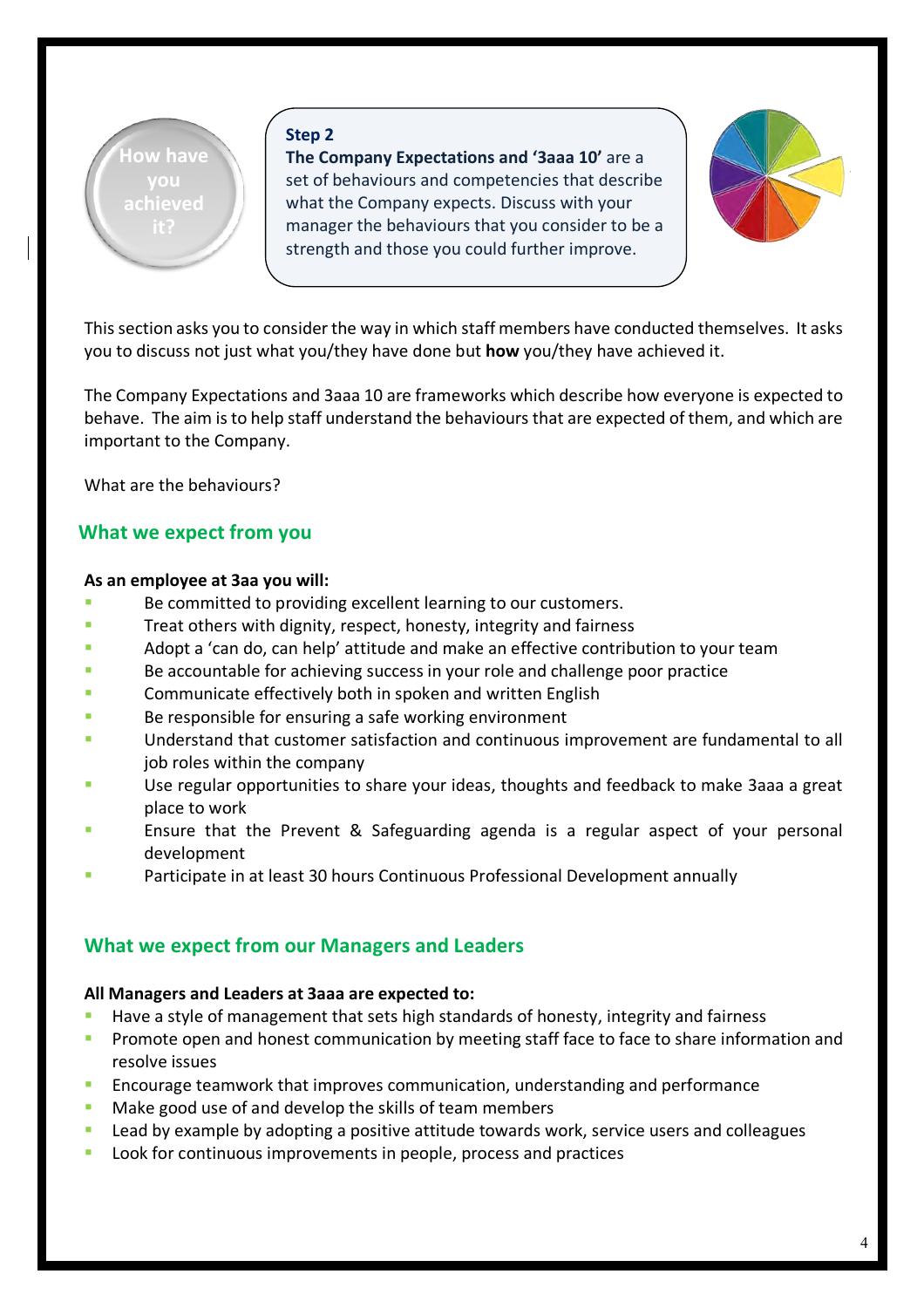# **''The 3aaa 10'' – your key skills**

The ''**3aaa 10''** is a set of knowledge, skills and behaviour that defines what we expect of you whatever job you do, wherever you work and they form part of our competency framework. The ''**3aaa 10''** framework outlines how these 10 competency areas relate to your role and what you can do to develop them. We use them when we are recruiting, training, and identifying areas for development.

| <b>Team Working</b>                        | Creating a positive and empowering team culture.                                |  |  |  |  |
|--------------------------------------------|---------------------------------------------------------------------------------|--|--|--|--|
| <b>Service User Focus</b>                  | Understanding how you and your team can improve<br>the quality of learning.     |  |  |  |  |
| <b>Developing Self and Others</b>          | Developing yourself and others in your team.                                    |  |  |  |  |
| <b>Innovating and Improving</b>            | Encouraging and supporting your team to identify and<br>implement improvements. |  |  |  |  |
| <b>Business and Customer Focus</b>         | Understanding the 3aaa's strategy and how your work<br>contributes to it.       |  |  |  |  |
| <b>Leading</b>                             | Leading by example with honesty, respect,<br>commitment and consistency.        |  |  |  |  |
| <b>Communicating and Influencing</b>       | Communicating clearly within your team and to<br>customers and service users.   |  |  |  |  |
| <b>Managing Data and Information</b>       | Able to gather and interpret information effectively.                           |  |  |  |  |
| <b>Decision Making and Problem Solving</b> | Making effective decisions and finding solutions to<br>problems.                |  |  |  |  |
| <b>Planning and Implementing</b>           | Planning well to meet objectives and deliver work,<br>projects and change.      |  |  |  |  |

#### **Step 3**

For each of the objectives that you agreed last year, please describe:

- Whether they have been achieved and if so, how and when?
- Where they have not been achieved, or have been partly achieved, explain why.

This is an opportunity for both the staff member and line manager to discuss in detail what has gone well and what has not gone so well during the year.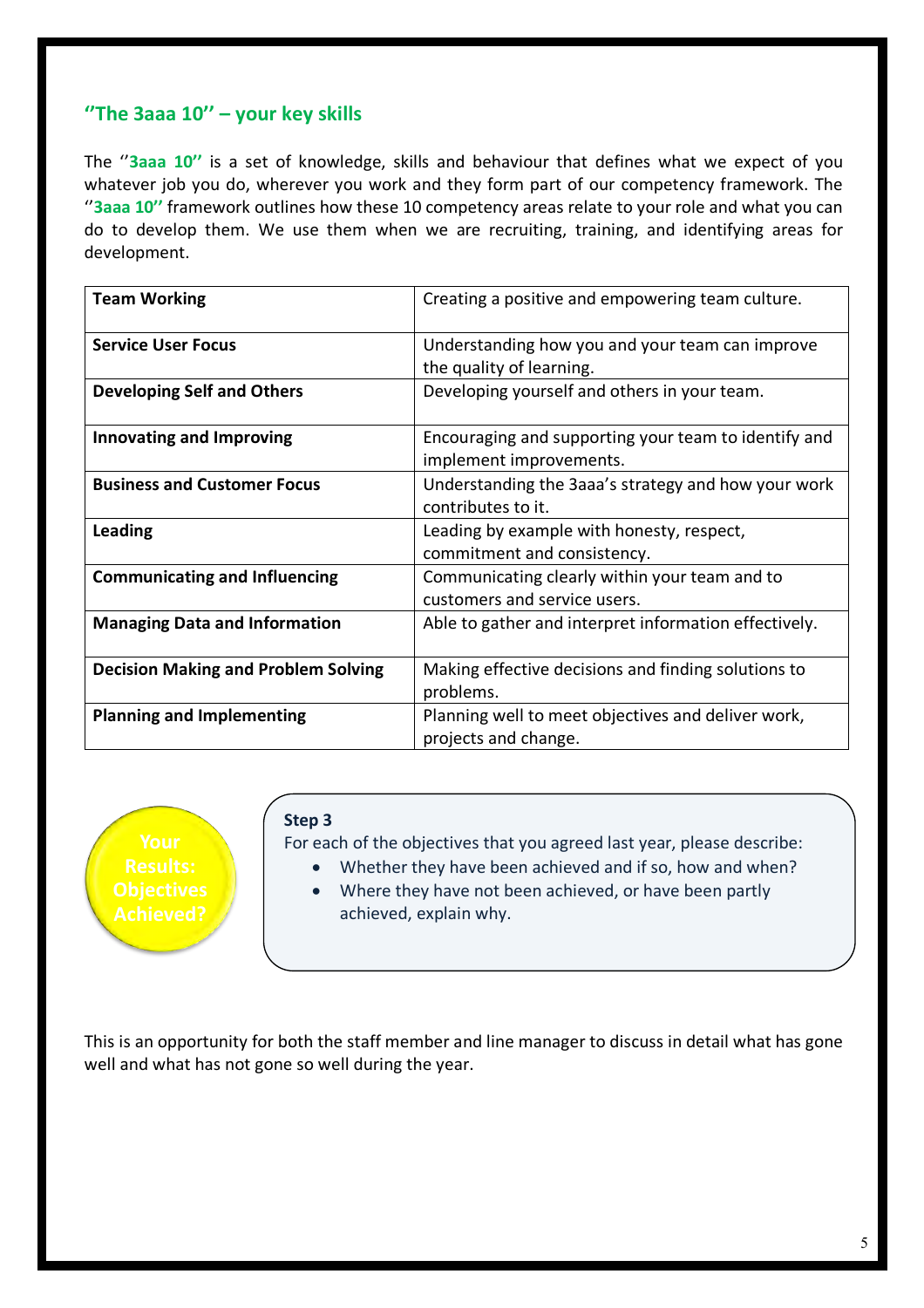**Setting New Objectives and personal development**

#### **Step 4**

Agree some new objectives for next year. When agreeing objectives, consider **S.M.A.R.T** as a tool to help you.

- What **S**pecifics are you hoping to achieve?
- What **M**easures will show that you have achieved it?
- Is it **A**ttainable and **R**elevant?
- How will you **T**rack your progress over time? What is the **T**imescale for completion?

# **What future RESULTS are expected from you in the coming year?**

After reviewing the previous year's objectives, time should be spent looking at the upcoming year and setting new objectives.

The main purpose of setting objectives is to give guidance to staff members and help them in focusing their work. Objectives should be fair and realistic, in line with the expectations of the role and must also be stretching enough to help to develop the skills and potential of individuals. It should not simply be a list of current duties or tasks.

# **Key tips**

- $\checkmark$  Some of the previous year's objectives might need to be included as they might not have been met in full, or are still relevant for the upcoming year.
- $\checkmark$  Line managers if you have not managed the individual for the whole year, talk to the previous manager for information and combine this in your review, or if you have only recently managed an individual that has worked in another role in the Company, then you and the previous manager could both have an PDR conversation with them.
- $\checkmark$  The SMART acronym for setting objectives is useful and highly memorable; the key tips in the grid below may help you in your objective setting.

# **SMART OBJECTIVES**

#### 1. **Make them Specific**

Objectives should be a precise description of what the individual is expected to deliver, i.e. simple statements of required results. It includes what exactly the individual is planning to do.

#### **2. Agree Measures of achievement**

Results need to be measurable so at the end of the time period set for the objective, the reviewer and role holder can decide whether the desired results have been achieved.

Sometimes measurement can be simple, with focus on quality, quantity, timeliness. Other times it can be more difficult and line managers may need to discuss these with others.

#### 3. **Make them Achievable, but challenging**

Failure to achieve objectives can be de-motivating, it is therefore important that they remain realistic. However, if objectives are easily achievable individuals can become bored.

People develop by being stretched so an objective should be challenging whilst remaining within the expectations of the role. Also, it's important that the role holder can realistically achieve the objective with the resources that they have.

# **4. Make sure they are Relevant**

The role holder's objectives should be relevant to objectives of the Company, the area they work in and their role. This helps show how individual's goals lead to helping achieve the Company's strategy.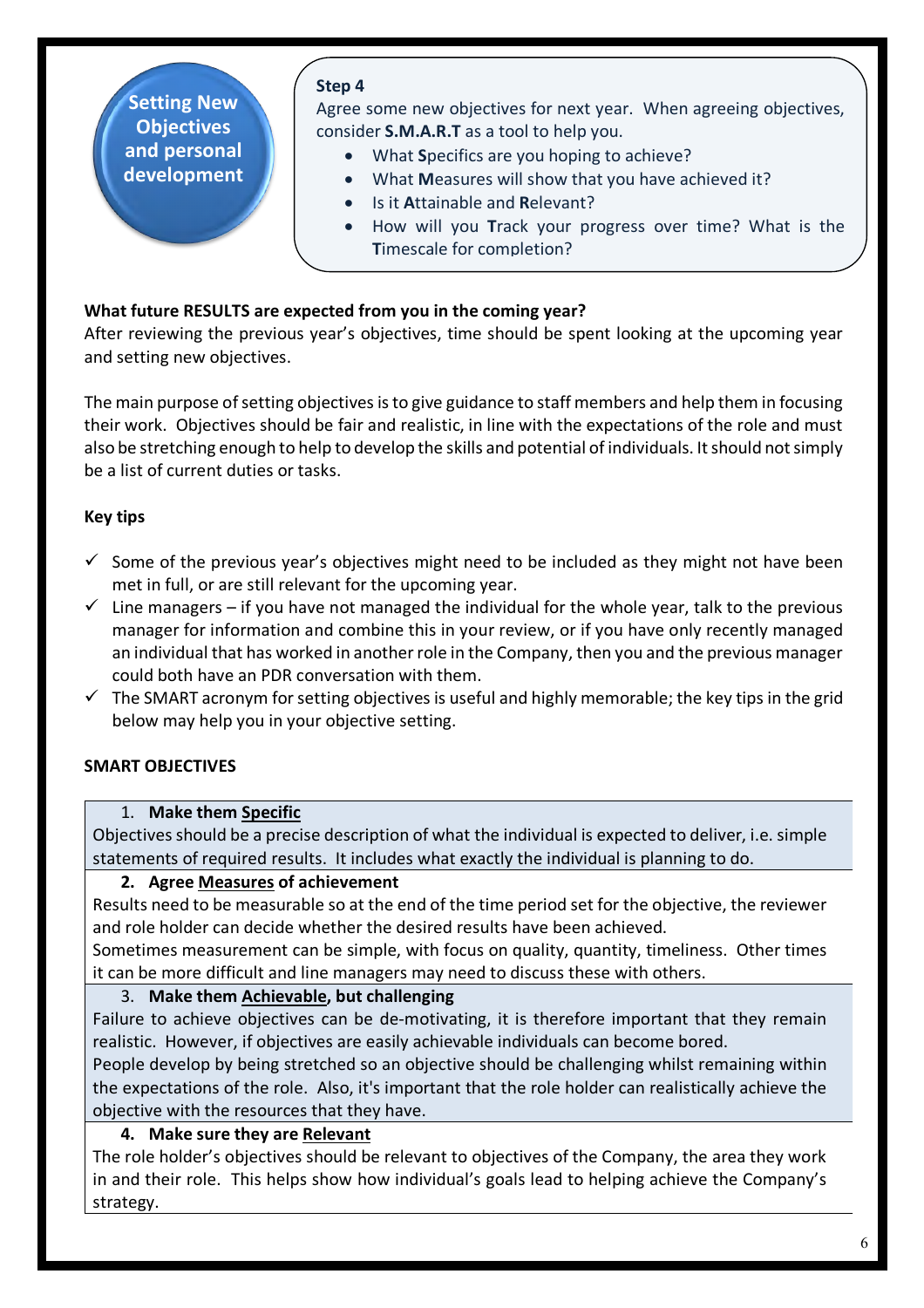# **5. Agree a Timescale**

Always set a target date for the completion of the objective, possibly including timescales for achieving important milestones along the way. A target deadline gives the role holder something to aim for and can help them to plan their work. It can also help the reviewer to ensure that what is agreed becomes an action, rather than just an intention.

# **Other key tips**

- $\checkmark$  Agree objectives jointly. Objectives, which should be proposed by both the role holder and the reviewer, should be discussed and agreed jointly wherever possible as it is important that the role holder feels that they can own the objective and be committed to it.
- $\checkmark$  **Review progress regularly**. Objectives should not just be agreed at the beginning of the year and reviewed at the end. They should be part of an ongoing process whereby the individual and line manager regularly review progress and decide future steps jointly.
- $\checkmark$  **Objectives need to be flexible**. Regular reviews (one-to-one meetings) have a role to play in building flexibility into the objectives agreed by the individual and line manager. Objectives must be flexible because conditions affecting the business can change. Objectives can then be changed or adjusted where necessary.
- $\checkmark$  Make sure the objectives are within the individual's control and they have the resources to be able to achieve them.
- $\checkmark$  If a staff member is not sure how they are to go about achieving their objectives, line managers can help individuals through breaking tasks down and action planning.

### **Your Development Needs**

Think about how you will need to develop to be able to achieve your objectives and support your needs. Support could include, being mentored, continuous professional development, reading, training courses, e-learning programmes, shadowing someone etc.

Once objectives are set you should discuss and agree what support is needed and what areas individuals may need to learn or develop to help achieve these objectives.

# **Personal Development Plans (PDPs):**

- $\checkmark$  Help individuals to achieve their objectives.
- $\checkmark$  Encourage staff to take ownership and feel responsible for their own development.
- $\checkmark$  Enables career development and flexibility.
- $\checkmark$  Helps the Company plan for the future by 'growing' talented individuals who can then undertake more senior or specialist roles.
- $\checkmark$  Help to attract and retain individuals as their career goals can be worked towards.

# **Key Tips**

.

- $\checkmark$  If you are a manager, only promise what can be delivered. Staff members must be aware that not all development needs and career goals can be met at once.
- $\checkmark$  Consider the widest possible range of options to help in the development need. Think of the best way to achieve the learning for the individual. For example CPD, reading, participating on projects, shadowing, doing some research etc.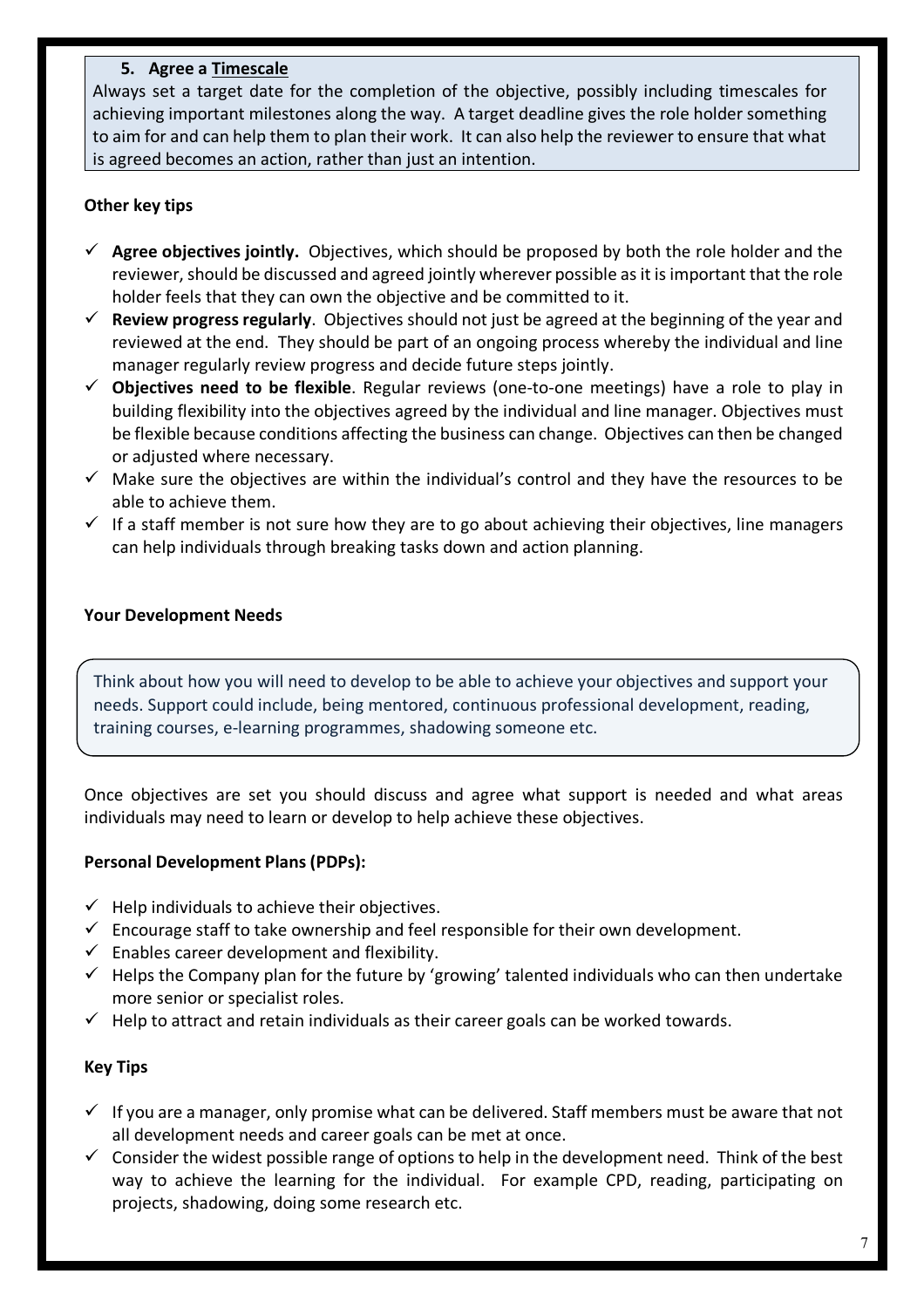#### **Careers at 3aaa**

The next step is to consider your career progression at 3aaa. It is also useful to think about your career goals and other roles that may be of interest to you. Your manager needs to review your potential and what opportunities may be avaliable to support you develop.

Some people are very happy in their role, and the Company needs reliable contributors and solid performers as much as it needs some individuals to develop into other roles. Individuals also have different degrees of ambition and career motivation at different times for a range of personal reasons, and these can change over time.

If you are **happy in your current role**, think about what you could do to develop within it. Consider your strengths and also those areas for development. Everyone has something they could do a little better. Be honest and think about how you could improve your performance.

If you are happy in your role, and you **would like to develop toward other roles,** please have a conversation about your career goals. There needs to be an honest conversation between you and your line manager to discuss these points and record the discussion.

#### **Can you travel or relocate?**

3aaa is a multi-site Company and it is useful to consider if staff members could travel or relocate if a development opportunity arose. Please consider the following points and discuss the rating before recording the result on the form.

| <b>Rating</b>     | <b>Description</b>                                                                |
|-------------------|-----------------------------------------------------------------------------------|
| 1 - Not Mobile    | This individual is unable or unwilling to move at any time in the future. This    |
|                   | lack of mobility is not a short to medium term feature but a permanent            |
|                   | situation. It is recognised and discussed that any career move is limited to      |
|                   | their current location.                                                           |
| 2 - Restricted    | This individual is mobile but there are limitations that restrict their mobility. |
| <b>Mobility</b>   | These could be restrictions to distance away from their current location          |
|                   | because of domestic or other personal reasons. Potentially they might             |
|                   | move if it is the "right job".                                                    |
| 3 - Fairly Mobile | This individual has confirmed a willingness to move but there are some            |
|                   | limitations. These limitations may be geographical; or it might be time e.g.      |
|                   | awkward in respect of children's education and this might be different at a       |
|                   | later date; or similar temporary issues. This individual may be prepared to       |
|                   | work away from home on short term basis.                                          |
| 4 - Totally       | This individual is totally mobile throughout the UK and there are no              |
| <b>Mobile</b>     | domestic issues or commitments which would prevent or delay a move.               |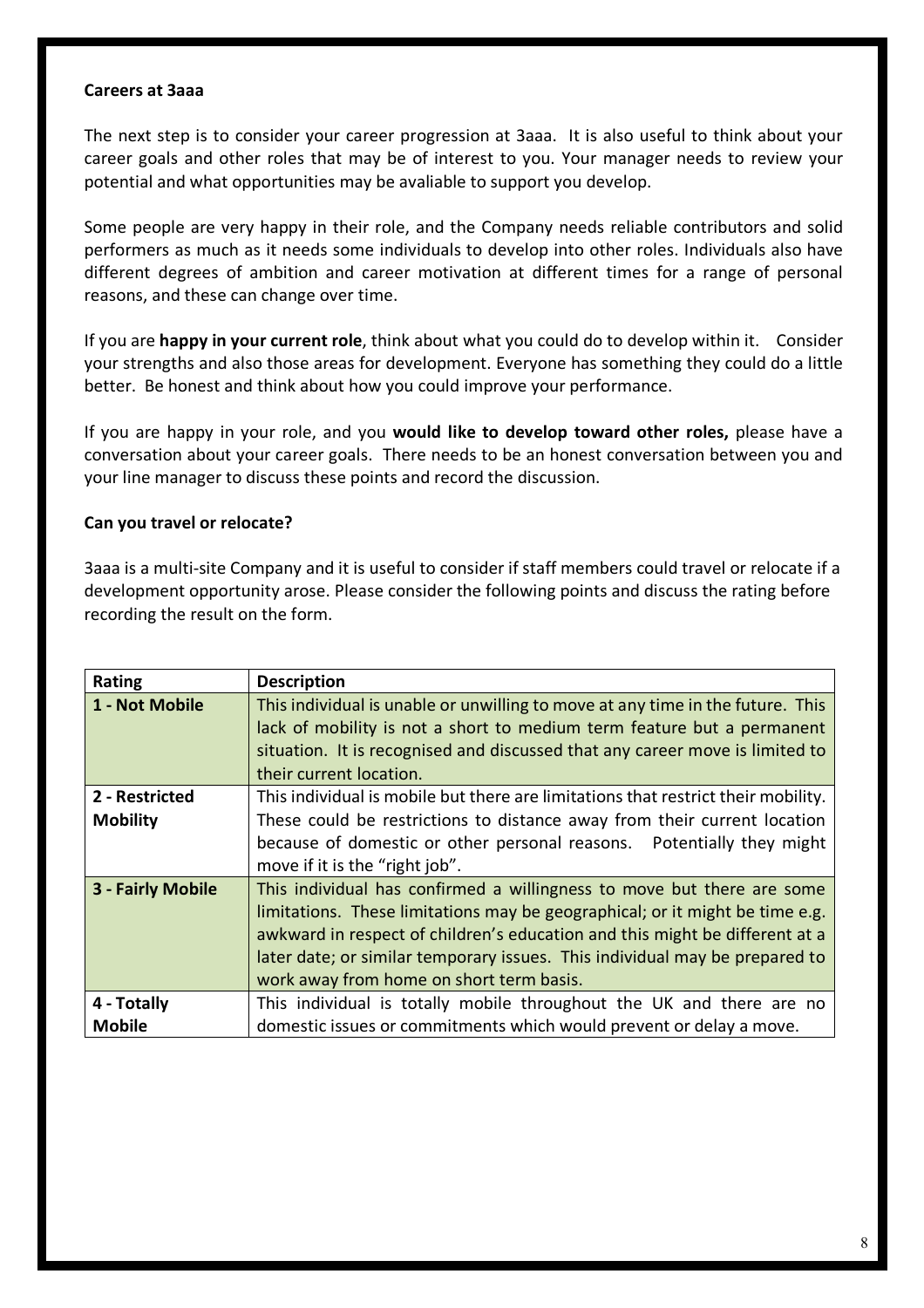Your overall performance rating is a judgement which reviews all of the areas within your PDR that you have discussed with your line manager.

# **Justification of the performance assessment**

**Assessment of your performance**

The individual and line manager should ideally agree a performance rating together, and **write a justification for this decision in the relevant section on the PDR form**. The descriptors of performance are detailed below. The final decision on the recommendation will however rest with the line manager.

#### **Important key tips**

- $\checkmark$  It must be remembered that each judgement needs to be ratified, and until reviewed by the relevant Director, all recommendations may be subject to change as fairness and consistency should be applied across teams and the Company as a whole.
- $\checkmark$  A brief summary of information outlining the key areas that justify the decision should be recorded in the relevant section of the PDR form.

| 1. Significantly Below Expectations                                                                                                                                                                                                  | The following may apply:                                                                                                                                                                                                                                                                                                                                                                                                                                                                                                                                                                                                                                                                                                                                                                                                                                                                                                                                                                                                                                                                                   |  |
|--------------------------------------------------------------------------------------------------------------------------------------------------------------------------------------------------------------------------------------|------------------------------------------------------------------------------------------------------------------------------------------------------------------------------------------------------------------------------------------------------------------------------------------------------------------------------------------------------------------------------------------------------------------------------------------------------------------------------------------------------------------------------------------------------------------------------------------------------------------------------------------------------------------------------------------------------------------------------------------------------------------------------------------------------------------------------------------------------------------------------------------------------------------------------------------------------------------------------------------------------------------------------------------------------------------------------------------------------------|--|
| You would describe this person as:<br>Below standard, development required<br>number<br>of<br>key<br>areas,<br>in<br>a<br>underperforming,<br>struggling,<br>needs<br>close supervision, not yet gained skills<br>that are required. | Not meeting requirement of job role.<br>Failed to meet objectives.<br>$\bullet$<br>Sickness/disciplinary issues.<br>$\bullet$<br>Failure to address identified development needs.<br>$\bullet$<br>Employee should be put into a PIP/ performance<br>management 'programme'.<br>This person's performance is below the standards required<br>in the job role. Normal tasks and assignments are not yet<br>being handled effectively and a positive action plan with<br>timescales and expected outcomes should be in place. A<br>person likely to receive this rating could be someone whose<br>performance needs to improve significantly.<br>Staff who have received a formal warning for sickness or<br>conduct which is current at the time of review, or who are<br>being performance managed in accordance with Company<br>procedure, will receive no incremental increase. For all staff<br>whose performance is categorised as poor / unsatisfactory,<br>evidence must be provided that actions have been or are<br>being taken to improve and manage this performance.<br>The following may apply: |  |
| 2. Meets Expectations                                                                                                                                                                                                                |                                                                                                                                                                                                                                                                                                                                                                                                                                                                                                                                                                                                                                                                                                                                                                                                                                                                                                                                                                                                                                                                                                            |  |
| You would describe this person as:<br>Competent, effective, good contributor,<br>capable, efficient, steady performer.                                                                                                               | Maintains a satisfactory standard of performance<br>$\bullet$<br>generally demonstrated by working within parameters<br>of job description.                                                                                                                                                                                                                                                                                                                                                                                                                                                                                                                                                                                                                                                                                                                                                                                                                                                                                                                                                                |  |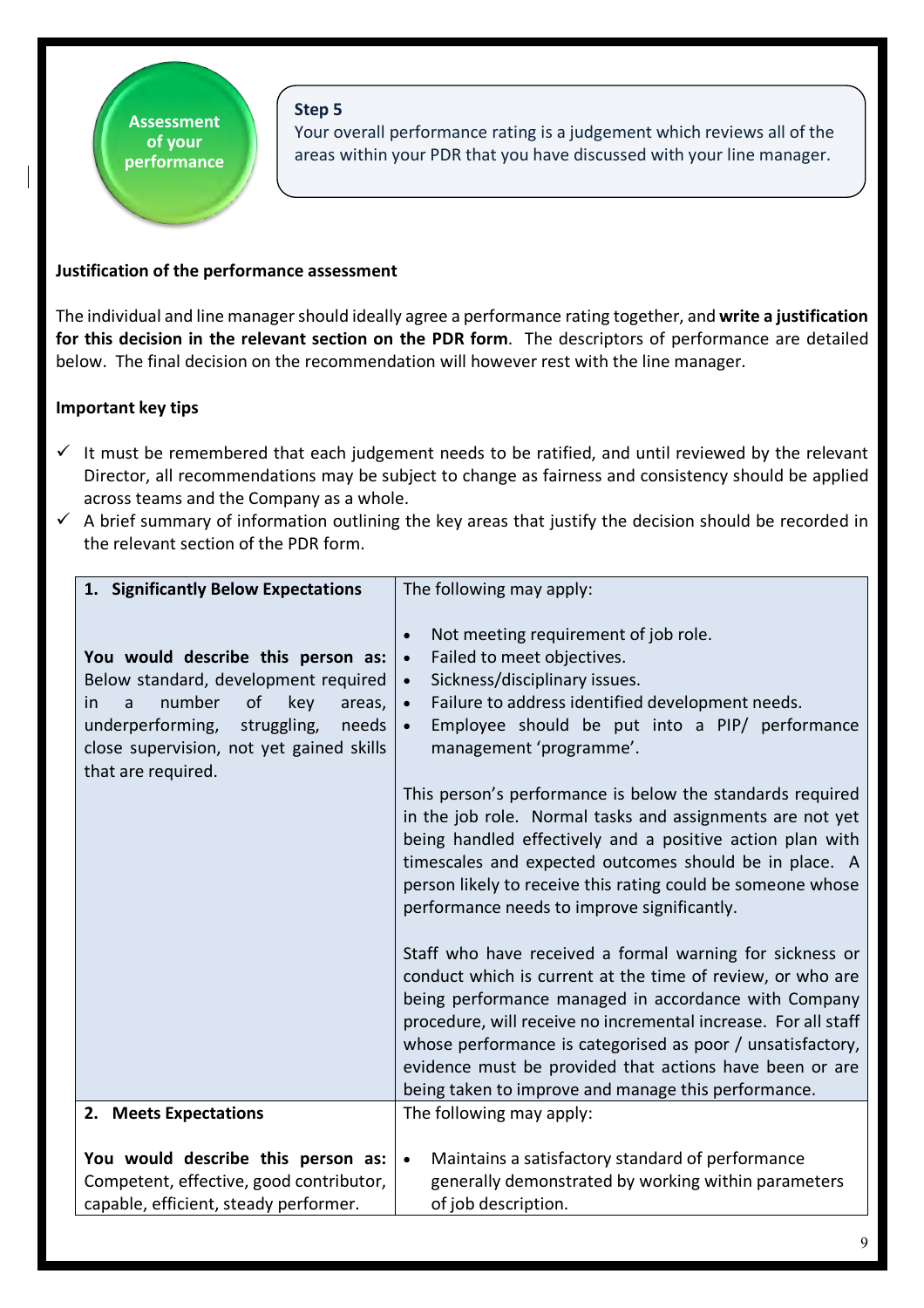|                                                                                                                                                                                                                                           | Met most of the objectives agreed.<br>$\bullet$<br>Maintained skills and knowledge expected to perform<br>$\bullet$<br>the job.<br>Good attendance record and maintains satisfactory level<br>$\bullet$<br>of conduct which is current at time of review.                                                                                                                                                                                                                                                                                                                                                                                                                                                                                                                                                                                                                                                                                                                                                                                                                                     |
|-------------------------------------------------------------------------------------------------------------------------------------------------------------------------------------------------------------------------------------------|-----------------------------------------------------------------------------------------------------------------------------------------------------------------------------------------------------------------------------------------------------------------------------------------------------------------------------------------------------------------------------------------------------------------------------------------------------------------------------------------------------------------------------------------------------------------------------------------------------------------------------------------------------------------------------------------------------------------------------------------------------------------------------------------------------------------------------------------------------------------------------------------------------------------------------------------------------------------------------------------------------------------------------------------------------------------------------------------------|
|                                                                                                                                                                                                                                           | Performance by this individual is in line with the job role<br>requirements and normal tasks and assignments are carried<br>out effectively. This person performs tasks both individually<br>and within teams to an effective level. There are a few areas<br>you have identified as needing improvement or requiring<br>development before you would consider an above average<br>rating. This rating should reflect that the person has handled<br>their responsibilities competently.                                                                                                                                                                                                                                                                                                                                                                                                                                                                                                                                                                                                      |
| 3. Significantly Above Expectations<br>You would describe this person as:<br>exceeds<br>Exceptional,<br>expectations<br>frequently, produces high quality work,<br>totally reliable, inspires others, highly<br>consistent, a role model. | The following may apply:<br>Has met all objectives and more.<br>Met all above criteria.<br>$\bullet$<br>Exceptionally and consistently exceeds performance<br>$\bullet$<br>beyond that required to do the job (evidence based).<br>Significant and exceptional development of<br>$\bullet$<br>skills/knowledge required to do the job.<br>Takes on and completes a significant piece of work<br>$\bullet$<br>within the parameters of an individual's grade.<br>Is recognised by peers as performing at the highest<br>$\bullet$<br>level.<br>Has shown significant personal development.<br>$\bullet$<br>You will recognise this person as one who consistently makes<br>exceptional contributions both individually and to the team.<br>They regularly produce a large volume of high quality work<br>and achieve objectives consistently with a high degree of<br>success. You will experience outstanding delivery in quality<br>and quantity of work, initiative, self-development, new ideas<br>and attitude. This is an outstanding rating reserved for an<br>outstanding performance! |

# **Summary and Comments**

- $\checkmark$  This section of the PDR form allows for any comments and an overall summary. During the review itself both staff member and line manager should take notes. The staff member and line manager should agree who will type the notes up on the form. Each should have the opportunity to add their comments.
- $\checkmark$  Both will then sign the form, and send it to the next line manager for review. Your next line manager will take into account how you have performed in relation to others in providing their comments.
- $\checkmark$  The individual should keep a copy of the completed form for reference throughout the next 12 months during one-to-one meetings.
- $\checkmark$  At this stage is it useful to set or confirm dates for regular one-to-one meetings for the year so that you can see how the staff member is progressing and if the objectives set are still relevant and achievable.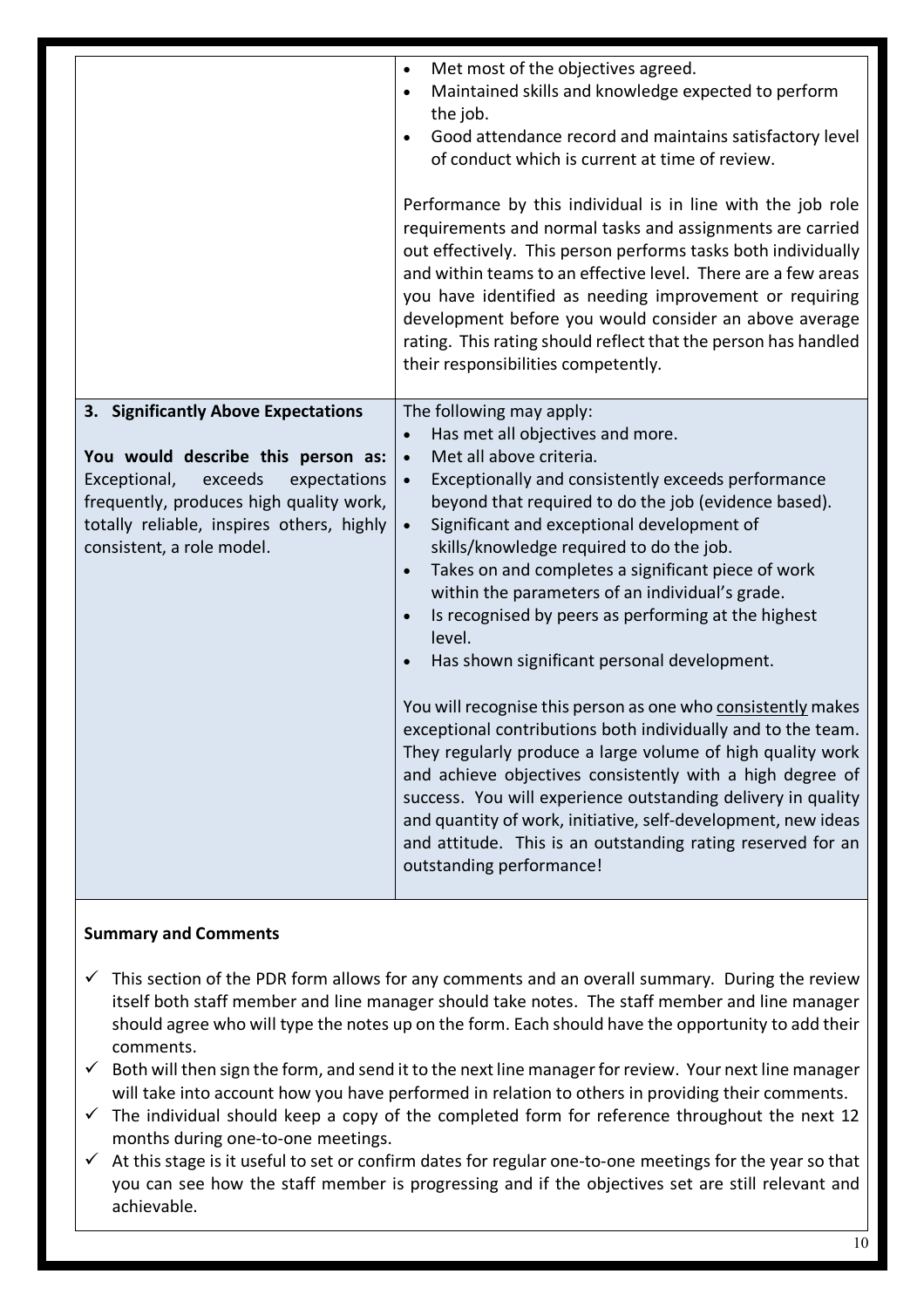# **Key dates for 2017 - 18**

| Event                                                                                                                      | <b>Completed By</b>                                       |
|----------------------------------------------------------------------------------------------------------------------------|-----------------------------------------------------------|
| PDR form, guidance notes and training available                                                                            | 30 <sup>th</sup> September 2017                           |
| Company and Departmental objectives to be shared                                                                           | 30 <sup>th</sup> September 2017                           |
| PDRs to be carried out for every member of staff (other<br>than those people still in probation at the end of<br>November) | 2 <sup>nd</sup> October to 30 <sup>th</sup> November 2017 |
| Copy of PDR forms to be returned to HR and ratings to<br>be submitted to relevant Director for approval                    | 15 <sup>th</sup> December 2017                            |
| PDR process complete                                                                                                       | 31 <sup>st</sup> December 2017                            |
| Senior Management Team / Board meet to review<br><b>PDR</b> outcomes                                                       | January 2018                                              |
| Development needs followed up with individuals and<br>action taken                                                         | Ongoing from January 2018                                 |
| <b>Interim PDR</b>                                                                                                         | $1st$ April - 31 <sup>st</sup> May 2018                   |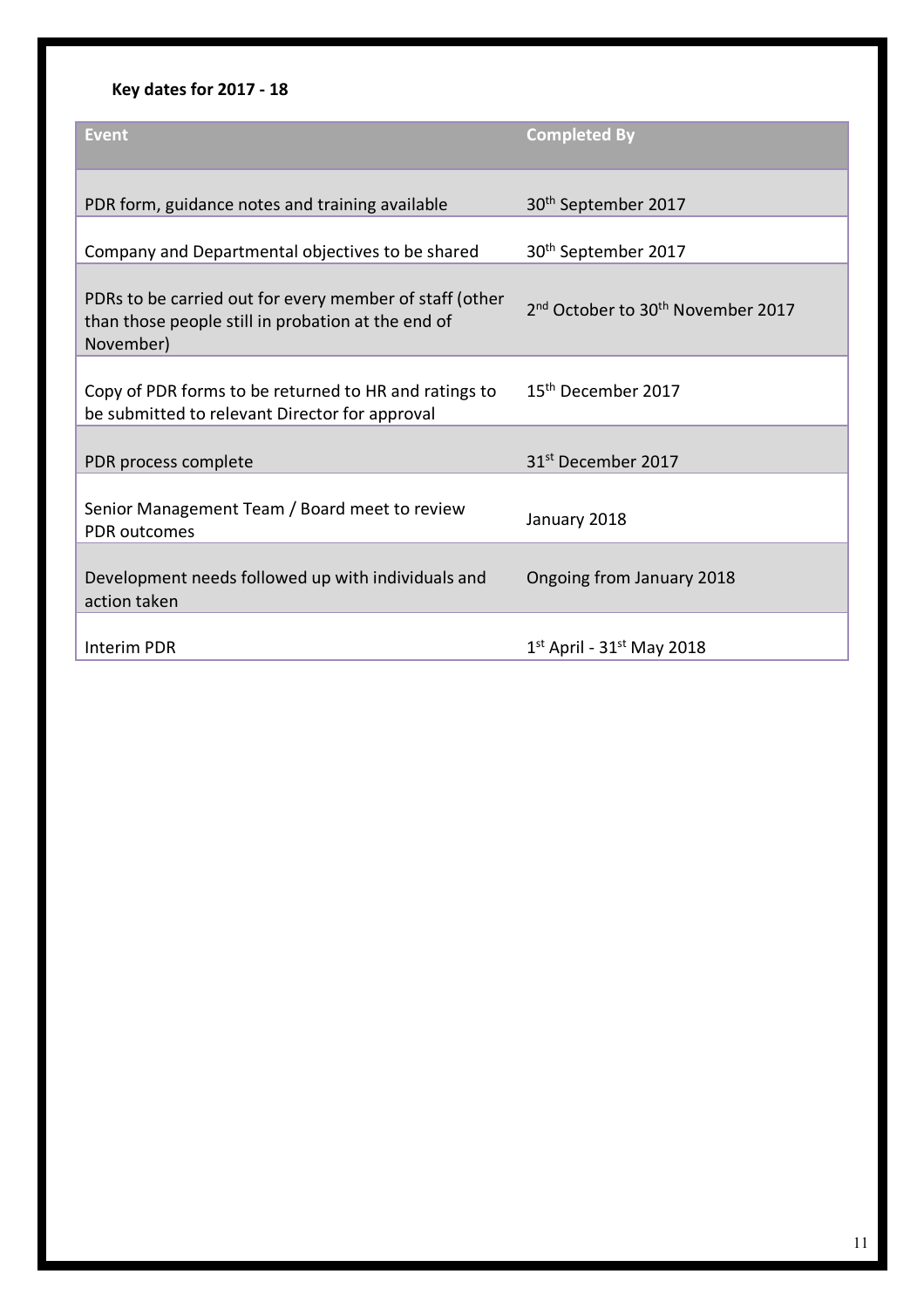# **Performance and Development Review (PDR) Form**



Your PDR is an opportunity for you and your manager to have a **quality conversation** about your performance, based around the five key areas below. Its purpose is to review **your contribution** to your department, your team and to 3aaa overall.



| Name:                  |                             | Line Manager:  |  |
|------------------------|-----------------------------|----------------|--|
|                        |                             |                |  |
| <b>Job Title:</b>      |                             | Dept/Location: |  |
| <b>Date of Review:</b> | Click here to enter a date. |                |  |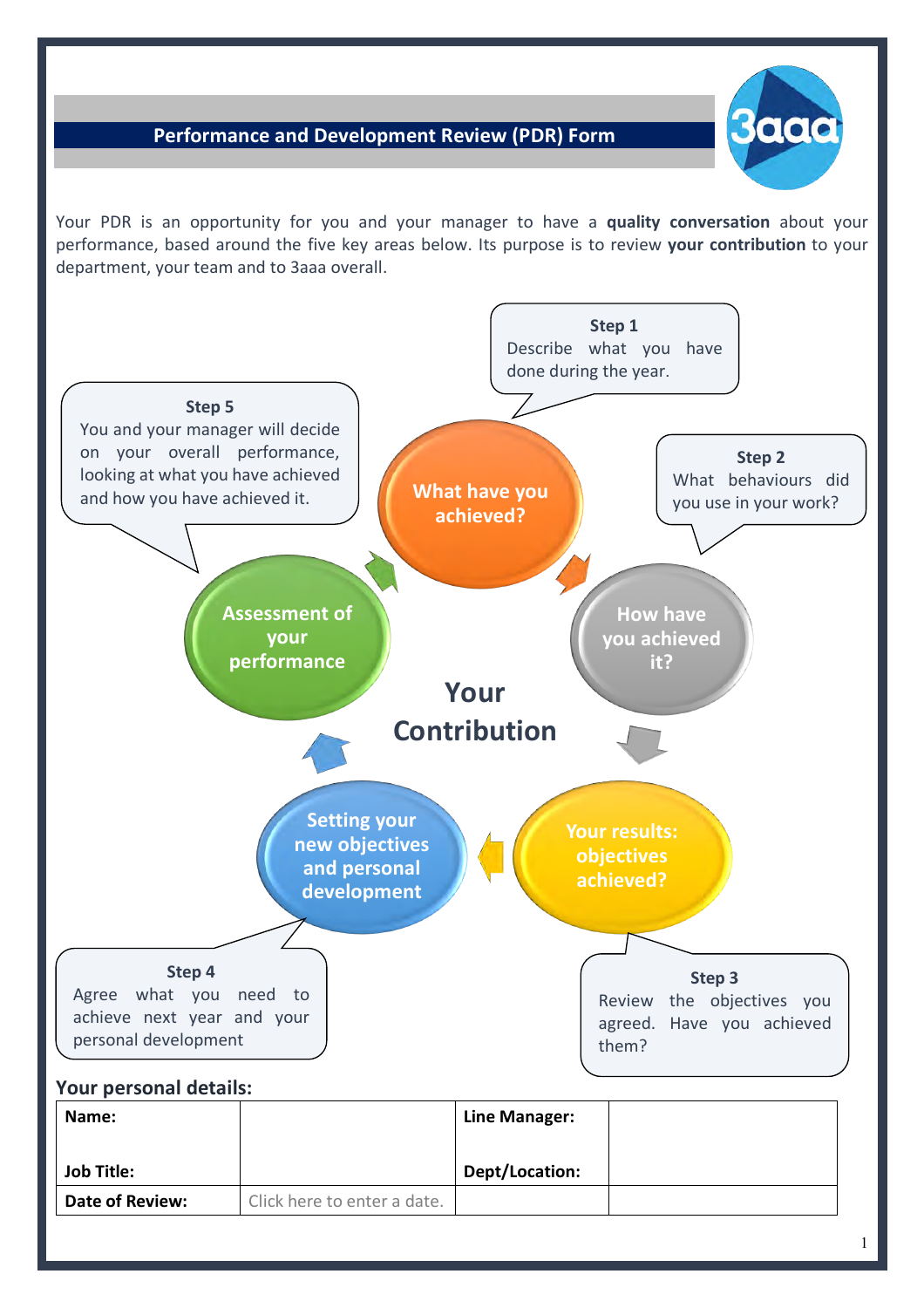| Step 1<br><b>What have</b><br>Before you meet with your manager, in your own words, please explain:<br>you<br>What has gone well this year?<br>$\bullet$<br>achieved?<br>What could have been better?<br>What would you do differently?                                                                                                                                                      |
|----------------------------------------------------------------------------------------------------------------------------------------------------------------------------------------------------------------------------------------------------------------------------------------------------------------------------------------------------------------------------------------------|
| What has gone well this year?                                                                                                                                                                                                                                                                                                                                                                |
| Click here to enter text.                                                                                                                                                                                                                                                                                                                                                                    |
| What would you do differently?                                                                                                                                                                                                                                                                                                                                                               |
| Click here to enter text.                                                                                                                                                                                                                                                                                                                                                                    |
| Step 2<br>The Company Expectations and '3aaa 10' are a set of behaviours and<br><b>How have</b><br>competencies that describe what the Company expects. Discuss with your<br>you<br>manager the behaviours that you consider to be a strength and those you could<br>achieved<br>further improve. (You will find descriptions for the behaviours explained in the<br>it?<br>guidance notes.) |
| Click here to enter text.                                                                                                                                                                                                                                                                                                                                                                    |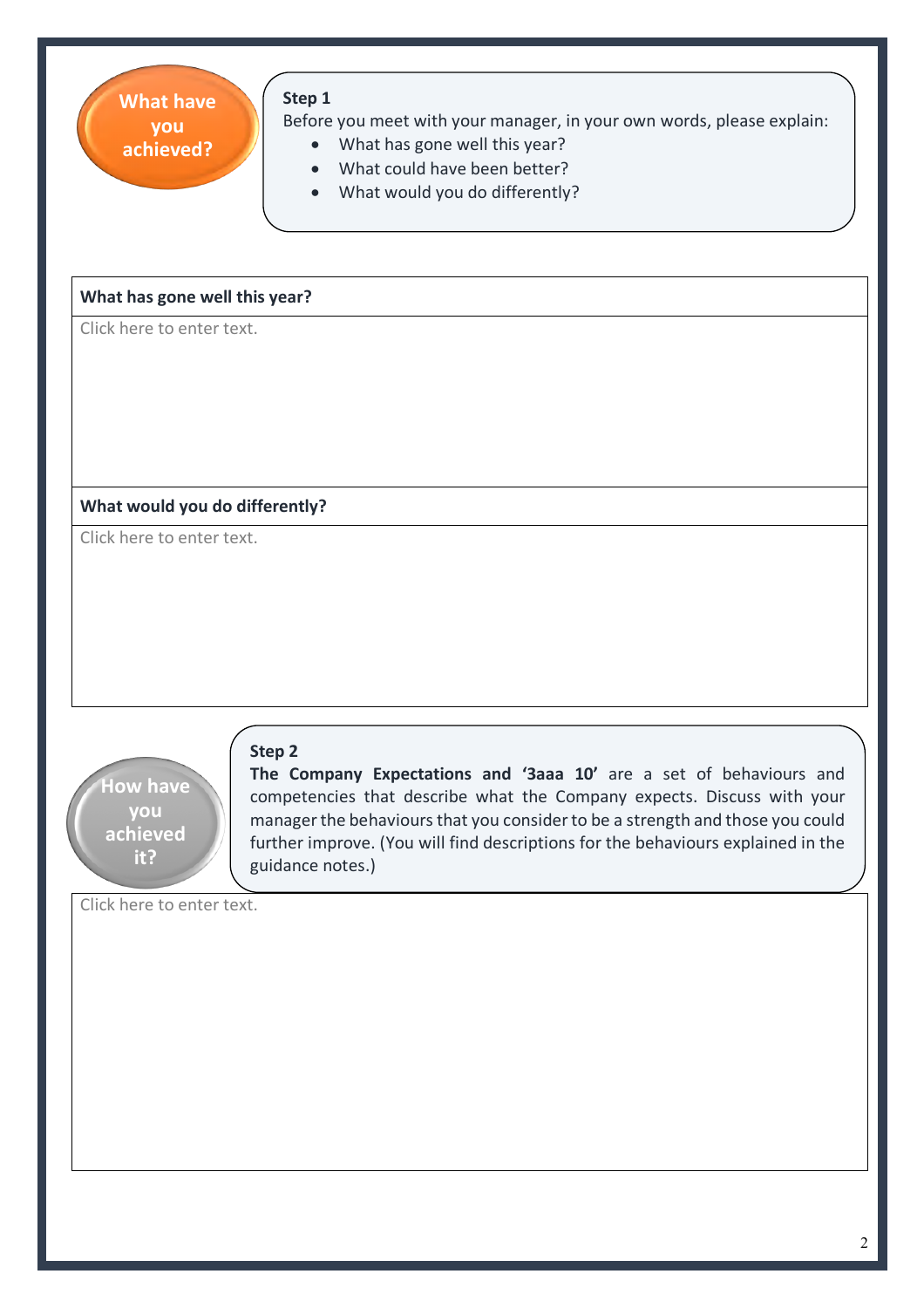**Your results: objectives achieved?**

For each of the objectives that you agreed last year, please describe:

- Whether they have been achieved and if so, how.
- Where they have not been achieved, or have been partly achieved, please explain why.

| Objective                 | How was it measured?      | Achieved, partly achieved, not<br>achieved |  |  |
|---------------------------|---------------------------|--------------------------------------------|--|--|
| Click here to enter text. | Click here to enter text. | Choose an item.                            |  |  |
| Click here to enter text. | Click here to enter text. | Choose an item.                            |  |  |
| Click here to enter text. | Click here to enter text. | Choose an item.                            |  |  |
| Click here to enter text. | Click here to enter text. | Choose an item.                            |  |  |
| Click here to enter text. | Click here to enter text. | Choose an item.                            |  |  |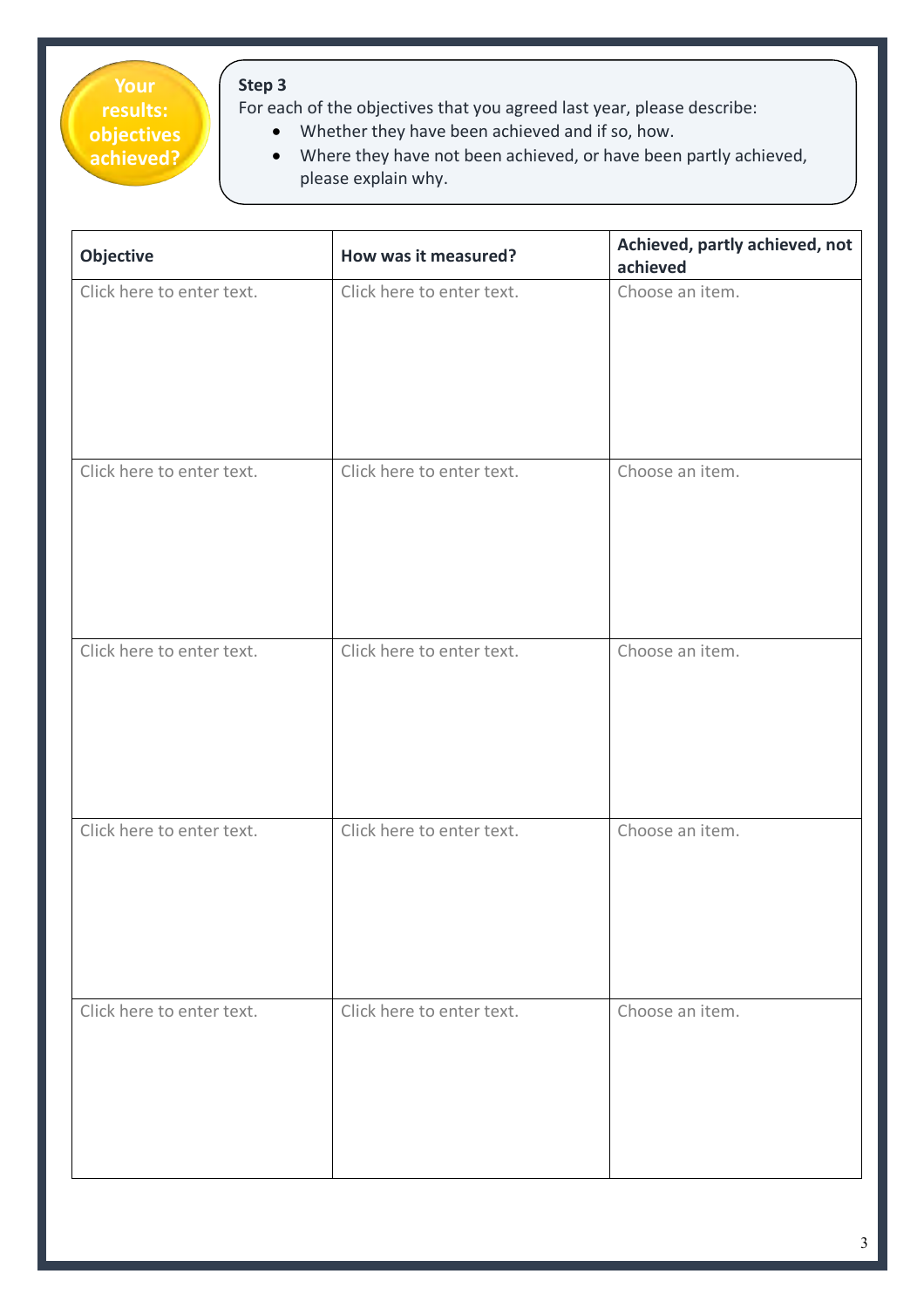**Setting new objectives and personal development**

# Agree some new objectives for next year. When agreeing objectives, consider **S.M.A.R.T** as a tool to help you.

- What **S**pecifics are you hoping to achieve?
- What **M**easures will show that you have achieved it?
- Is it **A**ttainable and **R**elevant?

• How will you **T**rack your progress?

| S.M.A.R.T. Objective      | How will you know it has been achieved?<br>(Measures and timescales) |
|---------------------------|----------------------------------------------------------------------|
| Click here to enter text. | Click here to enter text.                                            |
| Click here to enter text. | Click here to enter text.                                            |
| Click here to enter text. | Click here to enter text.                                            |
| Click here to enter text. | Click here to enter text.                                            |

#### **Your development needs**

Think about how you will need to develop to be able to achieve your objectives and support your needs. Support could include, being mentored, continuous professional development, reading, training courses, elearning programmes, shadowing someone etc.

#### **Development area how you will meet this need?**

| Click here to enter text. | Click here to enter text. |
|---------------------------|---------------------------|
|                           |                           |
| Click here to enter text. | Click here to enter text. |
| Click here to enter text. | Click here to enter text. |

| Does this person want to progress their career and develop into another role? |   |                                 |  |                        |  |      |  |
|-------------------------------------------------------------------------------|---|---------------------------------|--|------------------------|--|------|--|
| $4 - Yes$<br>Ready Now                                                        | ┍ | $3 - Yes$<br>Ready in 1-2 Years |  | $2 - Not right$<br>now |  | - No |  |

| Roles ready to undertake now: | Roles ready to undertake in 1-2 years: |
|-------------------------------|----------------------------------------|
|                               |                                        |

| To widen your experience and learning it is useful if you can | 4 | <b>Totally mobile</b> |  |
|---------------------------------------------------------------|---|-----------------------|--|
| travel across all 3aaa sites                                  |   | <b>Fairly mobile</b>  |  |
|                                                               |   | <b>Restricted</b>     |  |
| Are you able to travel or relocate?                           |   | <b>Not mobile</b>     |  |
|                                                               |   |                       |  |